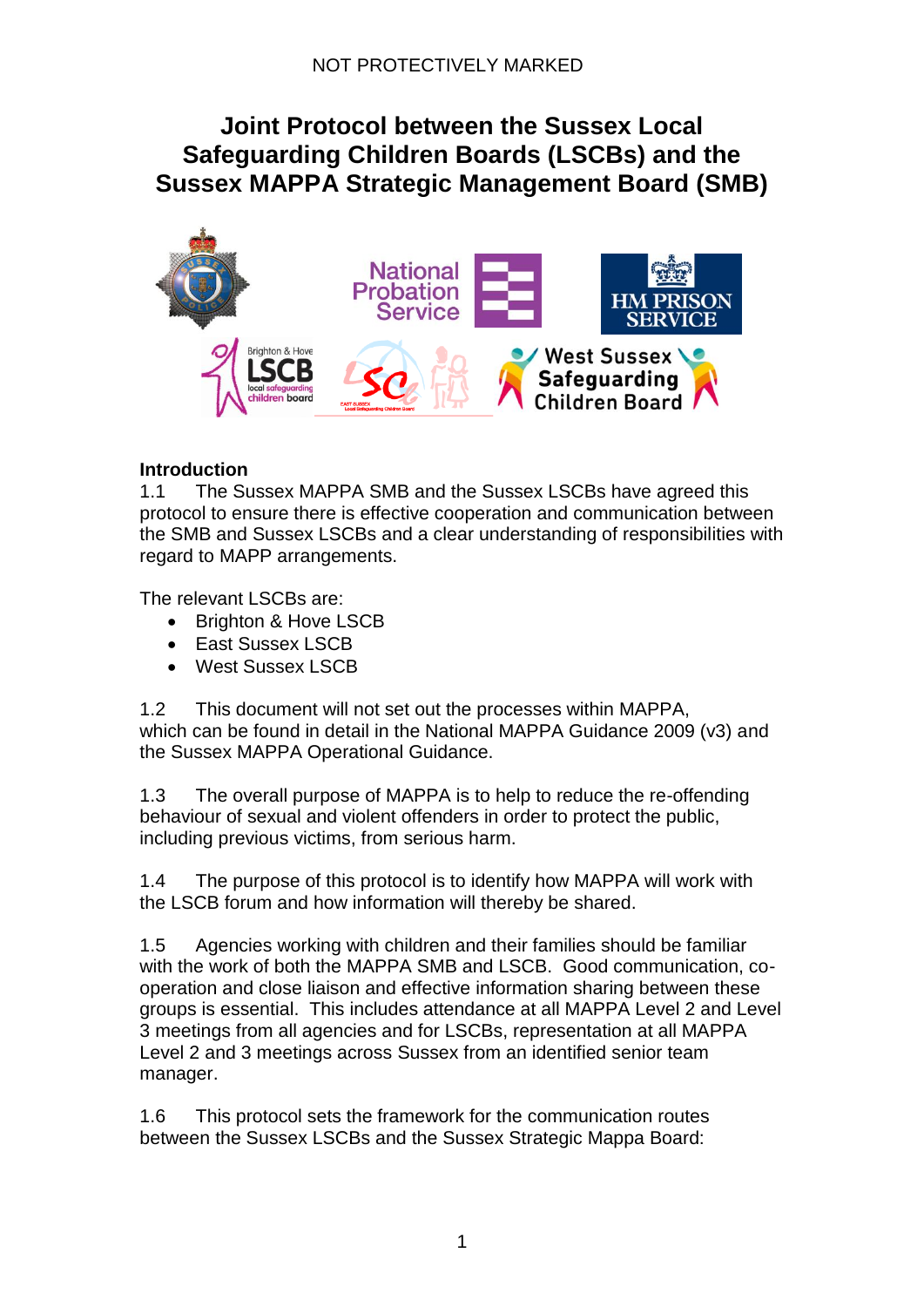# **Information Sharing**

2.1 Information will be shared between both boards in a necessary and proportionate manner with lawful authority. Timely and confident information sharing is critical to both Public Protection and Child safeguarding. Both Boards will ensure:

- Relevant information is freely shared within the above context in the interests of public protection and the safeguarding of children and the statutory responsibility of both Boards.
- Disclosure to third parties outside of MAPPA is handled appropriately, is proportionate and that there is a clear audit trail where disclosure has been agreed as necessary.
- Information will be appropriately marked, sent through secure channels and securely stored in line with Government Protected Marking Scheme (GPMS).
- Information is shared with MAPPA via MAPPA Level 2 and level 3 Chairs and the MAPPA Coordinator.
- Referrals to LSCBs are dealt with and responded to within agreed timescales through the central referrals scheme in each LSCB operating in Sussex.

#### **The Sussex LSCB's will:**

3.1 Appoint a representative from each LSCB (Head of Safeguarding) to attend quarterly SMB meetings and act in an advisory capacity to the Sussex MAPPA SMB on Children's Social Care policy and practice in:

- a. Representing the views of LSCBs at the SMB meetings and attend 75% of SMB meetings per year
- b. Communicating any relevant issues back to the LSCB Business Managers or Chairs where issues arise
- c. Liaising as required in relation to any new guidance or training that should be developed in light of Serious Case Reviews or changes in MAPPA guidance and legislation
- d. Escalate any strategic issues identified by either LSCBs or the SMB.
- e. Ensure information sharing as above, within the statutory duties of agencies and agreed Memorandum of Understanding between the MAPPA Responsible Authority and Duty to Cooperate.
- f. Ensure the MAPPA Responsible Authority are adequately represented (from both police and probation) at the appropriate level at the LSCB. ( In general this will be in place, through local senior Police or Probation Director membership)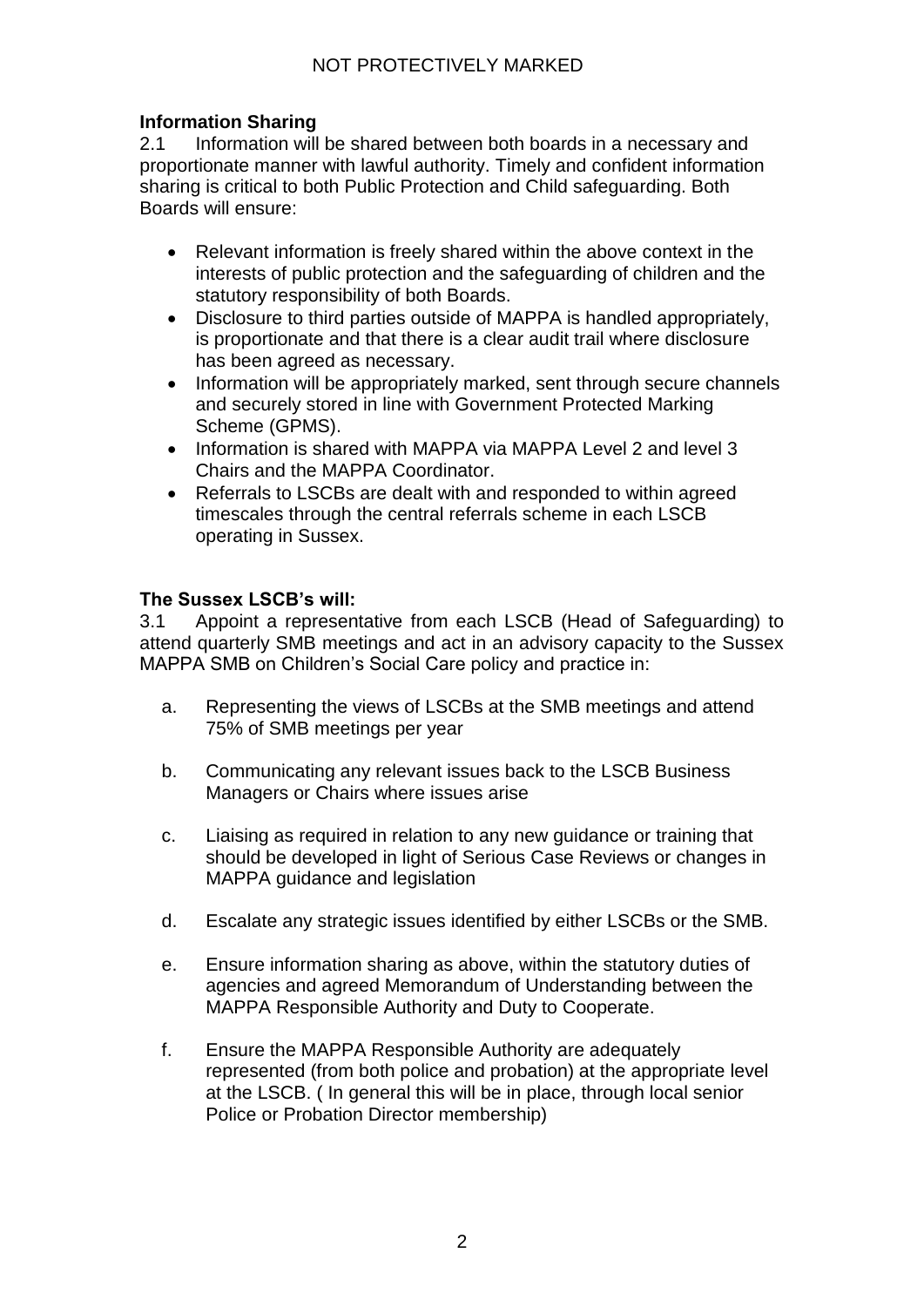3.2 Identify senior team managers from Children's Services as the conduit for information sharing and for attendance at MAPPA Level 2 and Level 3 meetings to act as the single point of contact for each area.

3.3 Ensure that where an offender is aged 18 or under and is being managed at MAPPA Level 2 or level 3, LSCBs should ensure attendance from Children's Services team managers (along with the relevant Youth Offending Team).

3.4 Ensure identified team managers consider the involvement of both Children's Social Care and education in representing their LSCB at MAPPA meetings.

## **The Sussex MAPPA SMB will:**

- a. Share relevant data with the LSCB representative so that it can be sent to all LSCB Business Managers and Chairs
- b. Share learning from any MAPPA serious case reviews undertaken by the SMB that have any child safeguarding issues so that all LSCBs can be made aware
- c. Ensure that where possible, duplication of serious case reviews are avoided by identifying whether an LSCB serious case review is taking place.
- d. Ensure that where a MAPPA serious case review has been agreed (where this is discretionary and not mandatory) that LSCBs are notified of the MAPPA serious case review and are invited to input to the review where there is LCSB involvement.
- e. Ensure that when a MAPPA serious case review has been agreed that time scales are considered and agreed with the relevant LSCB where there may be two separate serious case reviews taking place (although generally this should be avoided and the MAPPA serious case review may feed into the LSCB statutory serious case review where a review is mandatory for the relevant LSCB).
- f. Provide ongoing training opportunities to Duty to Cooperate agencies sitting on the LSCB through MAPPA Foundation training.
- g. Ensure that safeguarding needs of children are kept as a priority both for the SMB and MAPPA Chairs.
- h. Ensure relevant staff from LSCBs should be invited to and ensure attendance at relevant professionals meetings where MAPPA offenders are discussed.